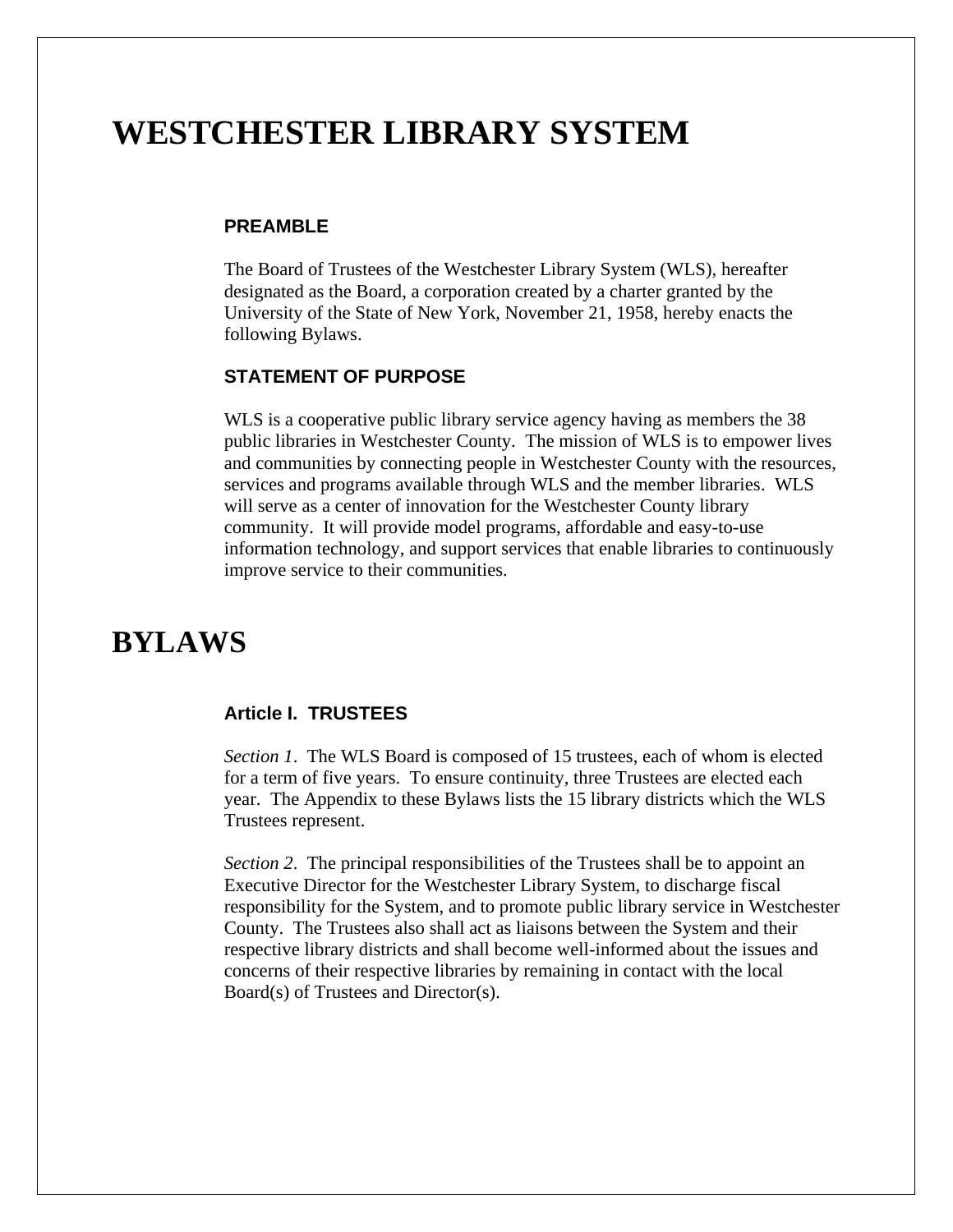*Section 3*. Trustees must be at least 18 years of age and residents of the WLS district they represent. No current employee of the System or any member library shall be eligible to serve as a Trustee. Trustees shall be limited to serving two consecutive five-year terms excluding any partial term when a member is appointed to fill a vacancy in an unexpired term*.*

*Section 4.* Any vacancy on the Board shall be filled, for the balance of the unexpired term, by the Board on the recommendation of the area which nominated the original incumbent.

*Section 5.* Attendance at meetings is a prerequisite for continued service as a Trustee. Three or more absences during a calendar year shall be considered grounds for requesting replacement of the Trustee. The decision to replace a Trustee who has three or more absences during a calendar year shall rest with the member library or libraries comprising the library district represented by that Trustee.

*Section 6*. A Proxy may attend Board meetings from time to time, but may not vote in place of the absent member.

# **ARTICLE II. OFFICERS**

*Section 1*. The officers of the System shall be as follows: President, Vice-President, Secretary, and Treasurer.

*Section 2*. The President, Vice-President and Secretary shall be elected annually by the Board from its membership.

*Section 3*. The Treasurer shall be appointed by the Board but need not be a member of the Board.

*Section 4*. The term of office of all elected officers shall be one year.

*Section 5*. No member of the Board may serve as President for more than two consecutive years.

### **Article III. DUTIES OF OFFICERS**

*Section 1*. The President shall preside at meetings of the Board and System. The President shall be authorized to sign checks in payment of obligations of the System as approved by the Board of Trustees.

*Section 2*. The Vice-President shall preside at meetings and shall perform the other duties of the President in the absence or disability of the President. The Vice-President shall be authorized to sign checks in payment of obligations of the System as approved by the Board of Trustees.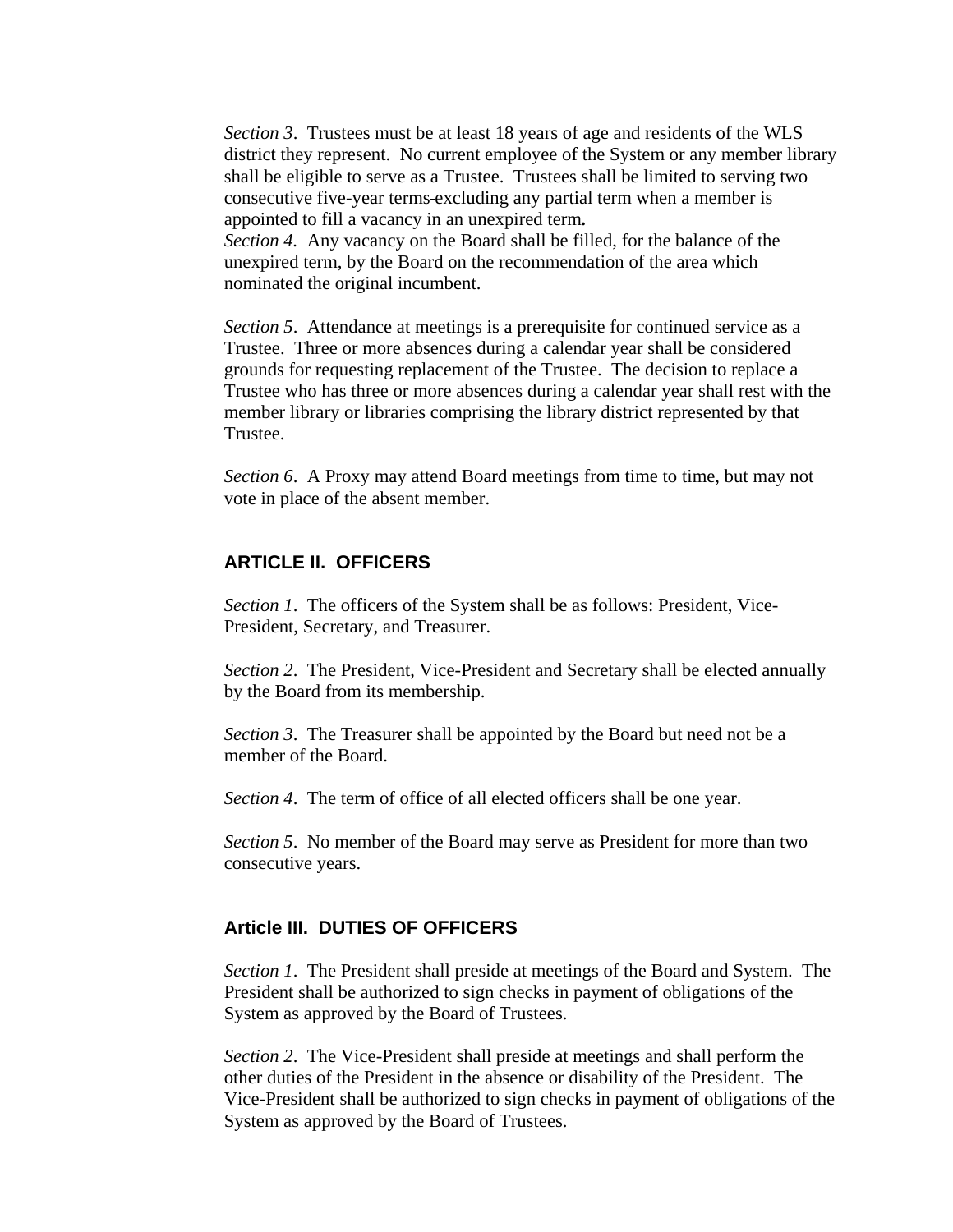*Section 3.* The Secretary shall have charge of the records of the System and shall keep the minutes of its meetings. The Secretary shall be authorized to sign checks in payment of obligations of the System as approved by the Board of Trustees.

*Section 4*. The Treasurer shall have charge of the funds of the System insofar as may be allowed by law. The Treasurer shall be authorized to sign checks in payment of obligations of the System as approved by the Board of Trustees. The Treasurer shall make monthly reports to the Board and such other reports as may be required from time to time. The Treasurer shall attend all meetings of the Board but if not a member of the Board, shall have no vote.

*Section 5*. The four officers of the Board, and the immediate Past President, who are Trustees shall comprise the Executive Committee. The Executive Committee shall perform such duties as are delegated to it by the Board of Trustees, and consult with the Executive Director as necessary between Board meetings, as appropriate.

*Section 6*. In addition to the foregoing duties, each officer shall have the authority and perform such duties as may be conferred upon the position by the Board.

# **Article IV. DUTIES OF THE EXECUTIVE DIRECTOR**

*Section 1*. An Executive Director shall be selected by the Board of Trustees to serve as the Chief Executive Officer of the Westchester Library System.

*Section 2*. The Executive Director shall have overall responsibility for and supervision of the Library System, performing such duties as are usually required of Library System Directors under State law and regulation, within the framework of the policies and objectives established by the Board. The Executive Director shall also perform such other duties as the Board may direct.

*Section 3*. The Executive Director shall attend all meetings of the Board (or designate a representative in exceptional circumstances in case of his or her absence). The Executive Director may take part in the deliberations, but shall have no vote. The Executive Director shall submit to the Trustees an annual report as to the progress and condition of the System during the current year, accompanying the same with recommendations and suggestions as may seem to be expedient. The Executive Director shall be authorized to sign checks in payment of obligations of the System as approved by the Board of Trustees.

# **Article V. MEETINGS**

*Section 1*. The regular meetings of the Board shall be held on the last Tuesday of each month at a time and place determined by the Board. A quorum shall consist of a majority of the Board members entitled to vote. If it is known in advance that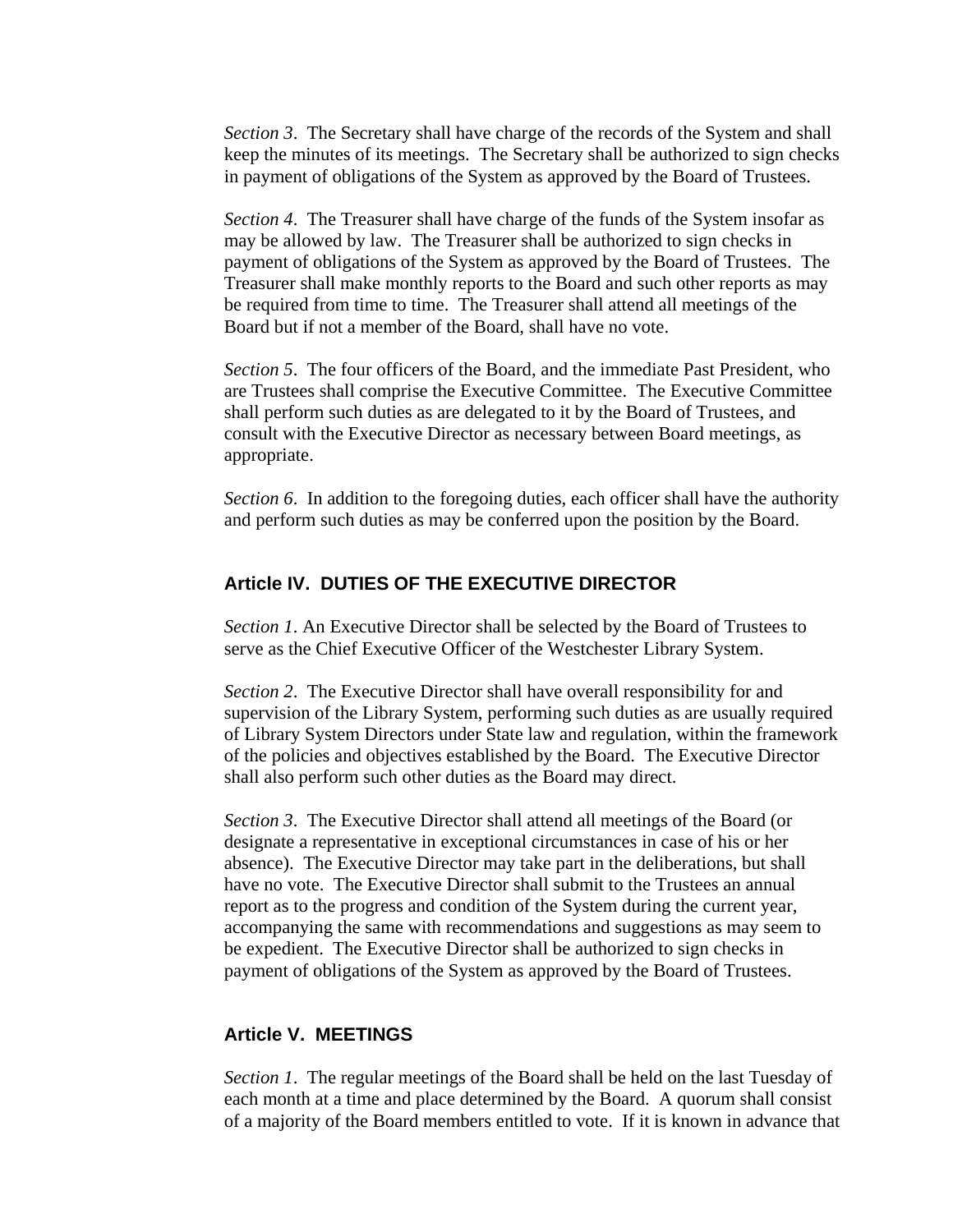a quorum will not be present at a regular meeting, the meeting may, at the discretion of the President, be held at a time at which a quorum can be present.

*Section 2*. The annual meeting of the System, time and place to be determined by the Board, shall be for the purpose of re-electing or electing new Board members, reviewing the minutes of the previous year's annual meeting of the System and receiving the annual report of the Executive Director, and considering any other business that may properly come before an annual meeting of the System.

*Section 3*. Special meetings of the Board may be called by the President, or upon request of five Trustees, for the transaction of such business as may be stated in the call.

#### **Article VI. COMMITTEES**

*Section 1*. The Board may designate Standing Committees and delegate to them the necessary powers to conduct their duties.

*Section 2*. Special Committees may be appointed by the President to conduct special tasks and upon completion of their assignments Special Committees will be dissolved.

*Section 3.* At the discretion of the Board, Standing and Special committees may be added or dissolved.

#### **Article VII. AMENDMENTS**

*Section 1*. Alterations, amendments or additions to these Bylaws, or the repeal of any thereof, may be made by majority vote of the Board at a regular or annual meeting, provided the changes shall have been submitted at an earlier regular meeting of the Board and a copy of the proposed changes sent by email or postal mail to each Board member at least ten days prior to the meeting at which the vote is to be taken.

*Adopted November 25, 1958 Revised November 24, 1959 Revised December 27, 1960 Reaffirmed after Review, September 26, 1978 Revised November 24, 1987 Revised May 31, 1988 Revised October 30, 2001 Revised January 29, 2008 Revised December 9, 2008 Revised April 26, 2016 Revised January 29, 2019*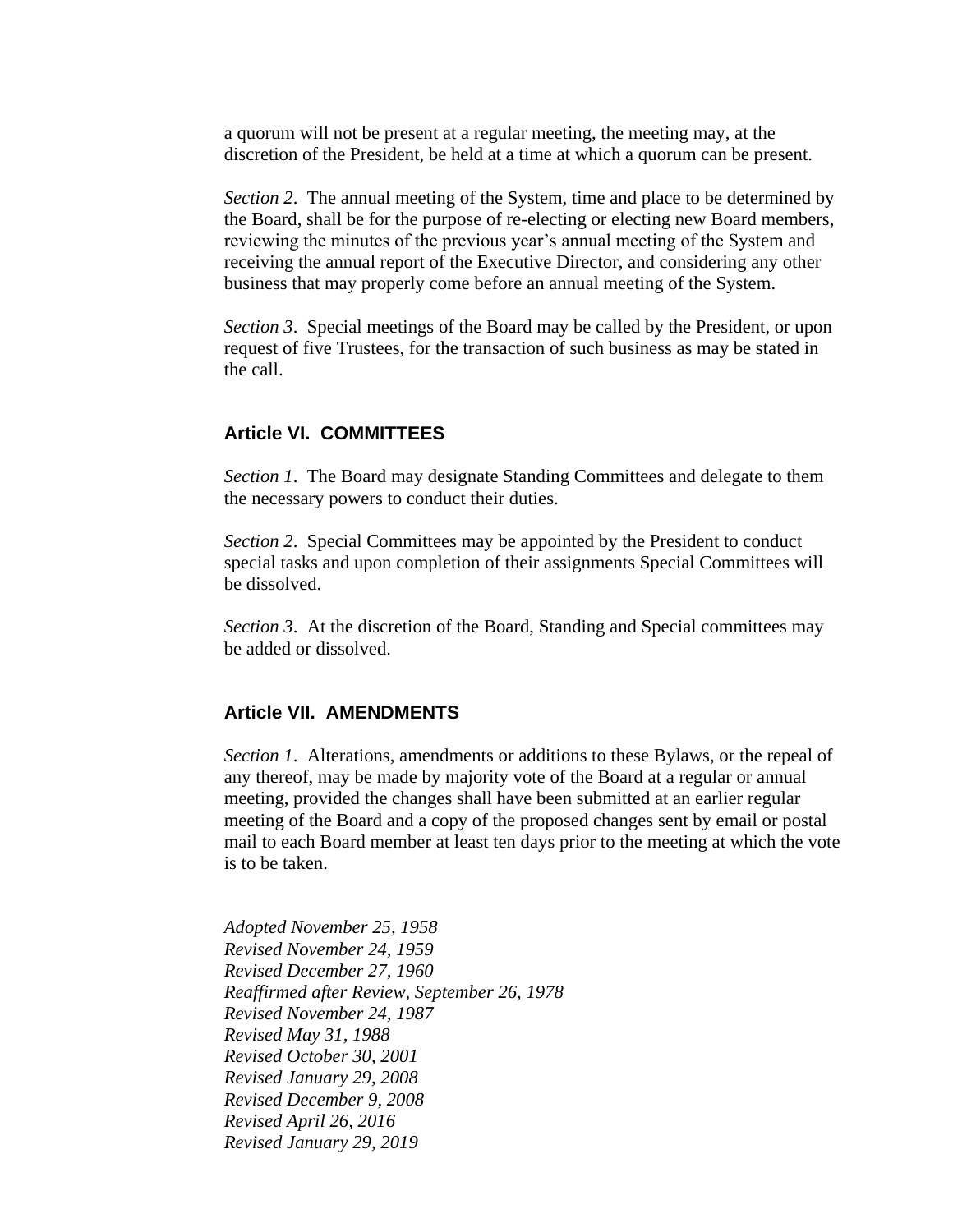*Revised September 29, 2020 Revised January 26, 2021 Revised April 26, 2022*